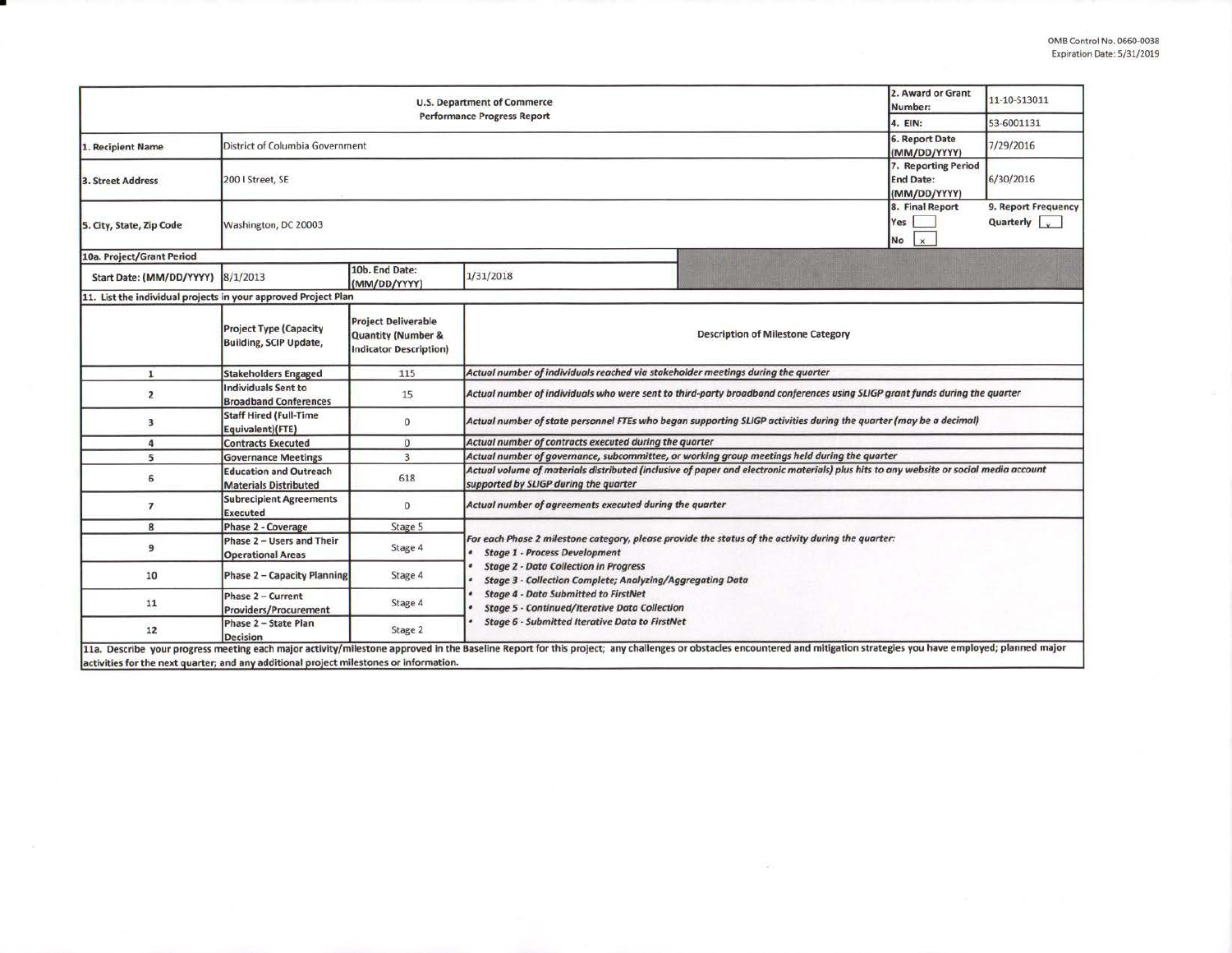Stakeholders Engaged - SPOC provided updates at Interoperable Communications Committee (ICC) meetings on 4/19, 5/17, and 6/21 - Outreach continued for District agencies that had participated in the first round of consultat and data collection and any other agencies identified as users through ICC engagement. 10 attendees per meeting. FirstNet representatives attended the May meeting. The SLIGP team did not conduct any individual outreach and educational agency meetings this quarter. In addition to ICC meetings, the District SPOC presented at the District of Columbia/Federal Public Safety Communications Summit on 6/15 to 85 attendees.

Broadband Conferences - The District sent 15 representatives overall to the following conferences: 8 to the SPOC semi-annual meeting (4/12-13), 5 to the APCO Broadband Summit in DC (5/18-19), and 2 to NIST PSCR (6/7-9) in Diego.

Governance Meetings - For Q12, we also considered ICC meetings under governance because the ICC (the Statewide Interoperability Executive Council's working group whose members are stakeholders reporting directly to the agency director/chief members of the SIEC) served both a governance and stakeholder role. The scheduled 4/7 SIEC meeting was not held.

Education and Outreach - A PowerPoint presentation provided to 85 participants at District of Columbia public safety communications DC/Federal summit was made available by HSEMA after the event. Regarding Quality of Service, Prioritization and Preemption topic for the Consultation Task Team focus group, the SPOC sent two emails to a totl of 56 recipients over the quarter, with QPP information and request for engagement. Regarding the Programmatic Environmental Impact Statement (PEIS) and the corresponding public meeting held by FirstNet in the District on May 16, the SPOC sent out email notification to 30 stakeholders (in ICC and Department of Environment and Energy) and posted public and intranet Website notification. The SPOC forwarded 8 weekly updates from FirstNet to 30 stakeholders each. Website traffic 207 hits on public website. Newsletter was not sent in Q12, next issue planned for Q13.

Phase 2 activities - The District SLIGP team is assessing the need for further information in 2016 for data collection and analysis/aggregation activities, in particularly related to Coverage - so is currently considered S in Stage 2 activities for the State Plan Decision process.

11b. If the project team anticipates requesting any changes to the approved Baseline Report in the next quarter, describe those below. Note that any substantive changes to the Baseline Report must be approved by the Department of Commerce before implementation.

NA

•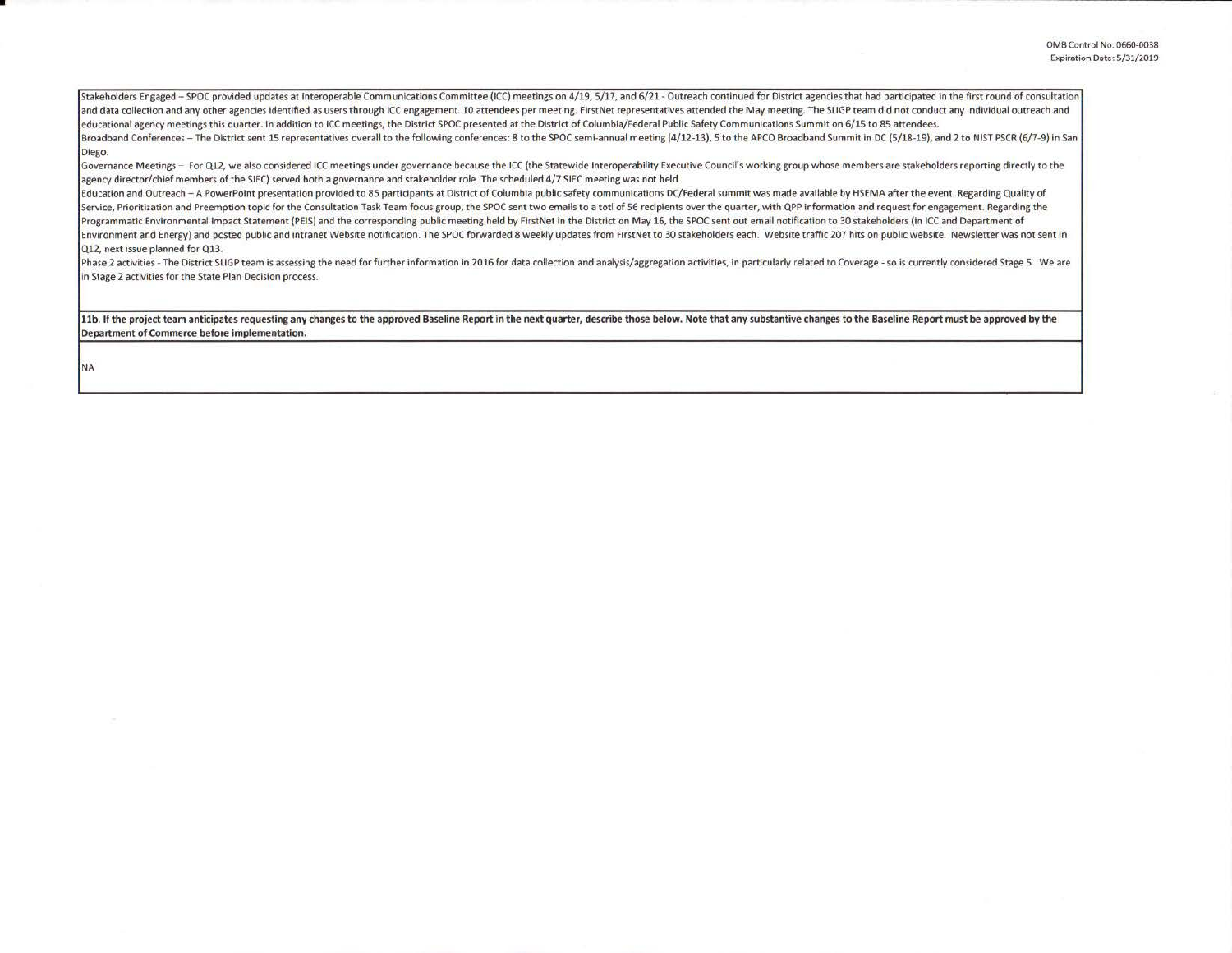## **11c. Provide any other** information **that would be** useful **to NTIA as** it **assesses** this orolect's **oroeress.**

On 6/1, The DC CTO met with FirstNet President TJ Kennedy, Region III Lead, and Government Affairs representative. District participants included CTO, OCTO DC-Net Director, and SPOC. FirstNet provided a briefing to the CTO The DC SPOC met with the US Government Accounting Office team of about 6 at their request on 6/29 and responded to list of questions about the District's experience in working with FirstNet through the planning phases and issues or concerns the District has.

The District SLIGP team represented by the SPOC, James Crane a consultant to OCTO, Joshua Jack and Dave Mulholland from HSEMA, and Anil Sharma of OCTO hosted the NTIA's site review of the District's grant activities 4/14. The District SUGP team had a representative attend the Montgomery County Police-hosted Metropolitan Leadership Engagement with FirstNet along with a representative from MPD.

The DC Homeland Security and Emergency Management Agency (HSEMA) in partnership with the US Park Police conducted a District/federal public safety communications summit on 6/15. Stakeholders included many federal agencies operating public safety/response in the District as well as District agencies. 85 attendees from 40 agencies participated in the discussion of achievements, successes and challenges in communication and sharing information. Topics included a review of interoperability tools in DC from HSEMA, an overview of the various guides for interoperable communications from OUC, a presentation on findings for District outreach and planning f FirstNet by the DC SPOC, and a presentation from the FirstNet federal team. There were many questions from federal agencies on FirstNet and this highlighted a gap in understanding at the command level - the session was probably helpful for FirstNet

The SPOC and OCTO GIS team have been reworking the District's heat map that was originally posted to FirstNet in last September's data package. The traffic demand map highlights areas of the District where the network migh have higher than average network loading. It uses the layers identified by FirstNet in its data request, including population, transportation aggregation, Metro stations, key public safety and other locations, large scale points, and calls for service aggregation.

## 12. Personnel

•

12a. If the project is not fully staffed, describe how any lack of staffing may impact the project's time line and when the project will be fully staffed.

| <b>Job Title</b>                                | FTE%                                                                            |                                                                                                                                        | 12b. Staffing Table - Please include all staff that have contributed time to the project. Please do not remove individuals from this table.<br>Project (s) Assigned |                      |                               |                   |                 |                                         | Change                                          |
|-------------------------------------------------|---------------------------------------------------------------------------------|----------------------------------------------------------------------------------------------------------------------------------------|---------------------------------------------------------------------------------------------------------------------------------------------------------------------|----------------------|-------------------------------|-------------------|-----------------|-----------------------------------------|-------------------------------------------------|
| <b>Project Manager</b>                          | 10                                                                              |                                                                                                                                        | Provide management of all aspects of project                                                                                                                        |                      |                               |                   |                 |                                         | No change                                       |
| Outreach Manager/Project<br>Coordinator         | 12                                                                              |                                                                                                                                        | Provide management and coordination of all outreach activities                                                                                                      |                      |                               |                   |                 |                                         | No change                                       |
| <b>Legal/Regulatory Analyst</b>                 | 10                                                                              |                                                                                                                                        | Provide technical oversight, support, and management of all SLIGP acitivies                                                                                         |                      |                               |                   |                 |                                         | No change                                       |
|                                                 |                                                                                 |                                                                                                                                        |                                                                                                                                                                     |                      |                               |                   |                 |                                         |                                                 |
| 11. Subcontracts (Vendors and/or Subrecipients) |                                                                                 |                                                                                                                                        |                                                                                                                                                                     |                      |                               |                   |                 |                                         |                                                 |
|                                                 |                                                                                 | 11a. Subcontracts Table -- Include all subcontractors. The totals from this table must equal the "Subcontracts Total" in Question 14f. |                                                                                                                                                                     |                      |                               |                   |                 |                                         |                                                 |
| Name                                            |                                                                                 | <b>Subcontract Purpose</b>                                                                                                             | Type<br>(Vendor/Subrec.)                                                                                                                                            | RFP/RFQ Issued (Y/N) | Contract<br>Executed<br>(Y/N) | <b>Start Date</b> | <b>End Date</b> | <b>Total Federal Funds</b><br>Allocated | <b>Total Matching</b><br><b>Funds Allocated</b> |
| CTL/Triage                                      | <b>Technical Subject Matter Experts</b>                                         |                                                                                                                                        | Vendor                                                                                                                                                              | N                    | Y                             | 8/1/2013          | 1/31/2018       | \$341,035.00                            | \$131,943.00                                    |
| CTC                                             | <b>Policy Governance/Planning</b>                                               |                                                                                                                                        | Vendor                                                                                                                                                              | N                    | Y                             | 8/1/2013          | 1/31/2018       | \$91,101.00                             | \$16,499.00                                     |
| CTC/Triage                                      | Education and Outreach Support, Data Collection<br>Support, Conference planning |                                                                                                                                        | Vendor                                                                                                                                                              | $\mathbb N$          | Y                             | 8/1/2013          | 1/31/2018       | \$4,018.00                              | \$5,927.00                                      |
|                                                 |                                                                                 |                                                                                                                                        |                                                                                                                                                                     |                      |                               |                   |                 |                                         |                                                 |
|                                                 | 131. Describe any challenges encountered with vendors and/or subrecipients.     |                                                                                                                                        |                                                                                                                                                                     |                      |                               |                   |                 |                                         |                                                 |